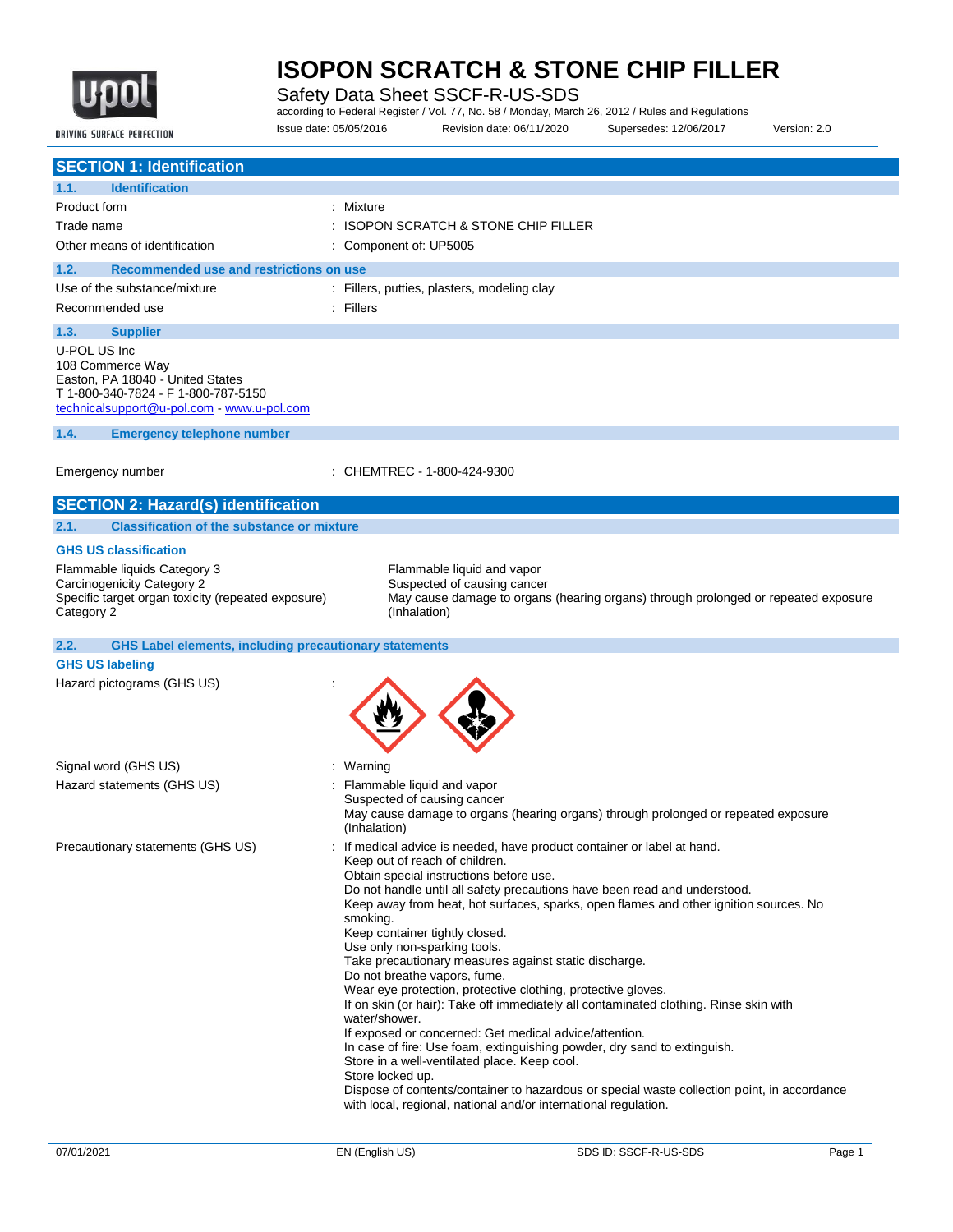Safety Data Sheet

according to Federal Register / Vol. 77, No. 58 / Monday, March 26, 2012 / Rules and Regulations

**2.3. Other hazards which do not result in classification**

### **2.4. Unknown acute toxicity (GHS US)**

### **SECTION 3: Composition/Information on ingredients**

**3.1. Substances**

Not applicable

**3.2. Mixtures**

| <b>Name</b>     | <b>Product identifier</b> | %        | <b>GHS US classification</b>                                                                                                                                                                 |
|-----------------|---------------------------|----------|----------------------------------------------------------------------------------------------------------------------------------------------------------------------------------------------|
| talc            | (CAS-No.) 14807-96-6      | $5 - 23$ | Carc. 2, H351                                                                                                                                                                                |
| n-butyl acetate | (CAS-No.) 123-86-4        | $5 - 23$ | Flam. Lig. 3, H226<br>STOT SE 3, H336                                                                                                                                                        |
| Xylene          | (CAS-No.) 1330-20-7       | $5 - 23$ | Flam. Lig. 3, H226<br>Acute Tox. 4 (Dermal), H312<br>Acute Tox. 4 (Inhalation), H332<br>Skin Irrit. 2, H315<br>Eye Irrit. 2, H319<br>STOT SE 3, H335<br>STOT RE 2, H373<br>Asp. Tox. 1, H304 |
| Ethylbenzene    | (CAS-No.) 100-41-4        | < 5      | Flam. Lig. 2, H225<br>Acute Tox. 4 (Inhalation), H332<br>Acute Tox. 4 (Inhalation: vapour), H332<br>Carc. 2, H351<br>STOT RE 2, H373<br>Asp. Tox. 1, H304                                    |

Full text of hazard classes and H-statements : see section 16

| <b>SECTION 4: First-aid measures</b>                            |                                                                                                                                                                                                                                 |
|-----------------------------------------------------------------|---------------------------------------------------------------------------------------------------------------------------------------------------------------------------------------------------------------------------------|
| <b>Description of first aid measures</b><br>4.1.                |                                                                                                                                                                                                                                 |
| First-aid measures general                                      | : Never give anything by mouth to an unconscious person. If you feel unwell, seek medical<br>advice (show the label where possible). Suspected of causing cancer.                                                               |
| First-aid measures after inhalation                             | : Remove victim to fresh air and keep at rest in a position comfortable for breathing. Call a<br>POISON CENTER or doctor/physician if you feel unwell. Allow affected person to breathe fresh<br>air. Allow the victim to rest. |
| First-aid measures after skin contact                           | : Rinse skin with water/shower. Remove/Take off immediately all contaminated clothing.<br>Repeated exposure may cause skin dryness or cracking.                                                                                 |
| First-aid measures after eye contact                            | : Rinse immediately with plenty of water. Obtain medical attention if pain, blinking or redness<br>persists.                                                                                                                    |
| First-aid measures after ingestion                              | : Rinse mouth. Do NOT induce vomiting. Obtain emergency medical attention.                                                                                                                                                      |
| 4.2.<br>Most important symptoms and effects (acute and delayed) |                                                                                                                                                                                                                                 |
| Potential Adverse human health effects and<br>symptoms          | : Based on available data, the classification criteria are not met.                                                                                                                                                             |
| Symptoms/effects                                                | : Causes damage to organs (hearing organs) (Inhalation).                                                                                                                                                                        |
| Symptoms/effects after inhalation                               | : May cause drowsiness or dizziness.                                                                                                                                                                                            |

**4.3. Immediate medical attention and special treatment, if necessary**

No additional information available

|             | <b>SECTION 5: Fire-fighting measures</b>                       |                                                        |                                                                                                                                                                      |      |
|-------------|----------------------------------------------------------------|--------------------------------------------------------|----------------------------------------------------------------------------------------------------------------------------------------------------------------------|------|
| 5.1.        | Suitable (and unsuitable) extinguishing media                  |                                                        |                                                                                                                                                                      |      |
|             | Suitable extinguishing media                                   | : Foam. Dry powder. Carbon dioxide. Water spray. Sand. |                                                                                                                                                                      |      |
|             | Unsuitable extinguishing media                                 | : Do not use a heavy water stream.                     |                                                                                                                                                                      |      |
| 5.2.        | Specific hazards arising from the chemical                     |                                                        |                                                                                                                                                                      |      |
| Fire hazard |                                                                |                                                        | : Highly flammable liquid and vapor. Flammable liquid and vapor.                                                                                                     |      |
|             | <b>Explosion hazard</b>                                        | : May form flammable/explosive vapor-air mixture.      |                                                                                                                                                                      |      |
| 5.3.        | Special protective equipment and precautions for fire-fighters |                                                        |                                                                                                                                                                      |      |
|             | Firefighting instructions                                      |                                                        | : Use water spray or fog for cooling exposed containers. Exercise caution when fighting any<br>chemical fire. Prevent fire-fighting water from entering environment. |      |
|             | Protection during firefighting                                 |                                                        | : Do not enter fire area without proper protective equipment, including respiratory protection.                                                                      |      |
| 07/01/2021  |                                                                | EN (English US)                                        | SDS ID: SSCF-R-US-SDS                                                                                                                                                | 2/12 |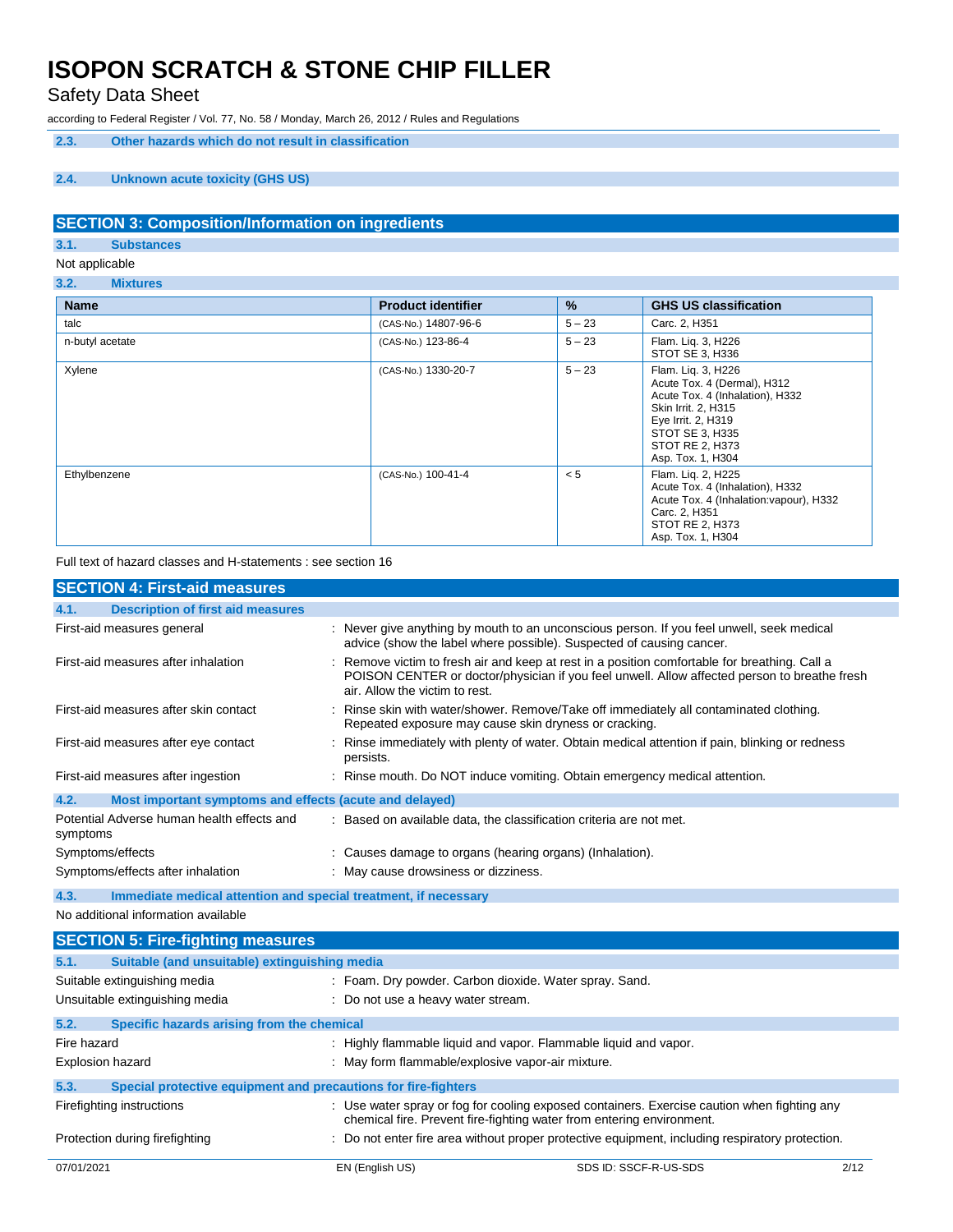Safety Data Sheet

according to Federal Register / Vol. 77, No. 58 / Monday, March 26, 2012 / Rules and Regulations

| <b>SECTION 6: Accidental release measures</b>                               |                                                              |                                                                                                                                                                                                                                                                                                                                                                                                                                                                                                                               |
|-----------------------------------------------------------------------------|--------------------------------------------------------------|-------------------------------------------------------------------------------------------------------------------------------------------------------------------------------------------------------------------------------------------------------------------------------------------------------------------------------------------------------------------------------------------------------------------------------------------------------------------------------------------------------------------------------|
| Personal precautions, protective equipment and emergency procedures<br>6.1. |                                                              |                                                                                                                                                                                                                                                                                                                                                                                                                                                                                                                               |
| General measures                                                            |                                                              | : Remove ignition sources. Use special care to avoid static electric charges. No open flames. No<br>smoking.                                                                                                                                                                                                                                                                                                                                                                                                                  |
| 6.1.1.                                                                      | For non-emergency personnel                                  |                                                                                                                                                                                                                                                                                                                                                                                                                                                                                                                               |
|                                                                             | Protective equipment                                         | : Safety glasses. Protective clothing. Gloves.                                                                                                                                                                                                                                                                                                                                                                                                                                                                                |
|                                                                             | Emergency procedures                                         | : Evacuate unnecessary personnel.                                                                                                                                                                                                                                                                                                                                                                                                                                                                                             |
| 6.1.2.                                                                      | For emergency responders                                     |                                                                                                                                                                                                                                                                                                                                                                                                                                                                                                                               |
|                                                                             | Protective equipment                                         | : Equip cleanup crew with proper protection. Avoid breathing Smokes, vapors.                                                                                                                                                                                                                                                                                                                                                                                                                                                  |
|                                                                             | Emergency procedures                                         | : Ventilate area.                                                                                                                                                                                                                                                                                                                                                                                                                                                                                                             |
| 6.2.                                                                        | <b>Environmental precautions</b>                             |                                                                                                                                                                                                                                                                                                                                                                                                                                                                                                                               |
|                                                                             |                                                              | Prevent entry to sewers and public waters. Notify authorities if liquid enters sewers or public waters.                                                                                                                                                                                                                                                                                                                                                                                                                       |
| 6.3.                                                                        | Methods and material for containment and cleaning up         |                                                                                                                                                                                                                                                                                                                                                                                                                                                                                                                               |
| For containment                                                             |                                                              | : Collect spillage.                                                                                                                                                                                                                                                                                                                                                                                                                                                                                                           |
|                                                                             | Methods for cleaning up                                      | : Soak up spills with inert solids, such as clay or diatomaceous earth as soon as possible. Collect<br>spillage. Store away from other materials.                                                                                                                                                                                                                                                                                                                                                                             |
| 6.4.                                                                        | <b>Reference to other sections</b>                           |                                                                                                                                                                                                                                                                                                                                                                                                                                                                                                                               |
|                                                                             |                                                              | See Heading 8. Exposure controls and personal protection. For further information refer to section 13.                                                                                                                                                                                                                                                                                                                                                                                                                        |
|                                                                             | <b>SECTION 7: Handling and storage</b>                       |                                                                                                                                                                                                                                                                                                                                                                                                                                                                                                                               |
| 7.1.                                                                        | <b>Precautions for safe handling</b>                         |                                                                                                                                                                                                                                                                                                                                                                                                                                                                                                                               |
|                                                                             | Additional hazards when processed                            | : Handle empty containers with care because residual vapors are flammable.                                                                                                                                                                                                                                                                                                                                                                                                                                                    |
|                                                                             | Precautions for safe handling                                | : Wash hands and other exposed areas with mild soap and water before eating, drinking or<br>smoking and when leaving work. Provide good ventilation in process area to prevent formation<br>of vapor. No open flames. No smoking. Use only non-sparking tools. Obtain special instructions<br>before use. Do not handle until all safety precautions have been read and understood. Avoid<br>breathing fume, vapors. Use only outdoors or in a well-ventilated area. Take precautionary<br>measures against static discharge. |
| 7.2.                                                                        | Conditions for safe storage, including any incompatibilities |                                                                                                                                                                                                                                                                                                                                                                                                                                                                                                                               |
|                                                                             | <b>Technical measures</b>                                    | : Proper grounding procedures to avoid static electricity should be followed. Ground/bond<br>container and receiving equipment. Use explosion-proof electrical, Lighting equipment<br>equipment.                                                                                                                                                                                                                                                                                                                              |
| Storage conditions                                                          |                                                              | : Keep only in the original container in a cool, well ventilated place away from : Keep away from<br>heat, hot surfaces, sparks, open flames and other ignition sources. No smoking, Ignition<br>sources, Heat sources. Keep in fireproof place. Keep container tightly closed.                                                                                                                                                                                                                                               |
|                                                                             | Incompatible products                                        | : Strong bases. Strong acids.                                                                                                                                                                                                                                                                                                                                                                                                                                                                                                 |
|                                                                             | Incompatible materials                                       | : Sources of ignition. Direct sunlight. Heat sources.                                                                                                                                                                                                                                                                                                                                                                                                                                                                         |
|                                                                             | Storage temperature                                          | : $< 20 °C$                                                                                                                                                                                                                                                                                                                                                                                                                                                                                                                   |
| Storage area                                                                |                                                              | Store in well ventilated area.                                                                                                                                                                                                                                                                                                                                                                                                                                                                                                |
|                                                                             | Special rules on packaging                                   | : Keep only in original container.                                                                                                                                                                                                                                                                                                                                                                                                                                                                                            |

## **SECTION 8: Exposure controls/personal protection**

### **8.1. Control parameters**

| n-butyl acetate (123-86-4) |                                |                                 |
|----------------------------|--------------------------------|---------------------------------|
| <b>ACGIH</b>               | Local name                     | n-Butyl acetate                 |
| <b>ACGIH</b>               | ACGIH OEL TWA [ppm]            | 50 ppm                          |
| <b>ACGIH</b>               | ACGIH OEL STEL [ppm]           | $150$ ppm                       |
| <b>ACGIH</b>               | Remark (ACGIH)                 | TLV® Basis: Eye & URT irr       |
| <b>ACGIH</b>               | Regulatory reference           | <b>ACGIH 2021</b>               |
| <b>OSHA</b>                | OSHA PEL (TWA) [1]             | $710$ mg/m <sup>3</sup>         |
| <b>OSHA</b>                | OSHA PEL (TWA) [2]             | $150$ ppm                       |
| <b>OSHA</b>                | Regulatory reference (US-OSHA) | <b>OSHA Annotated Table Z-1</b> |
| 07/01/2021                 | EN (English US)                | 3/12<br>SDS ID: SSCF-R-US-SDS   |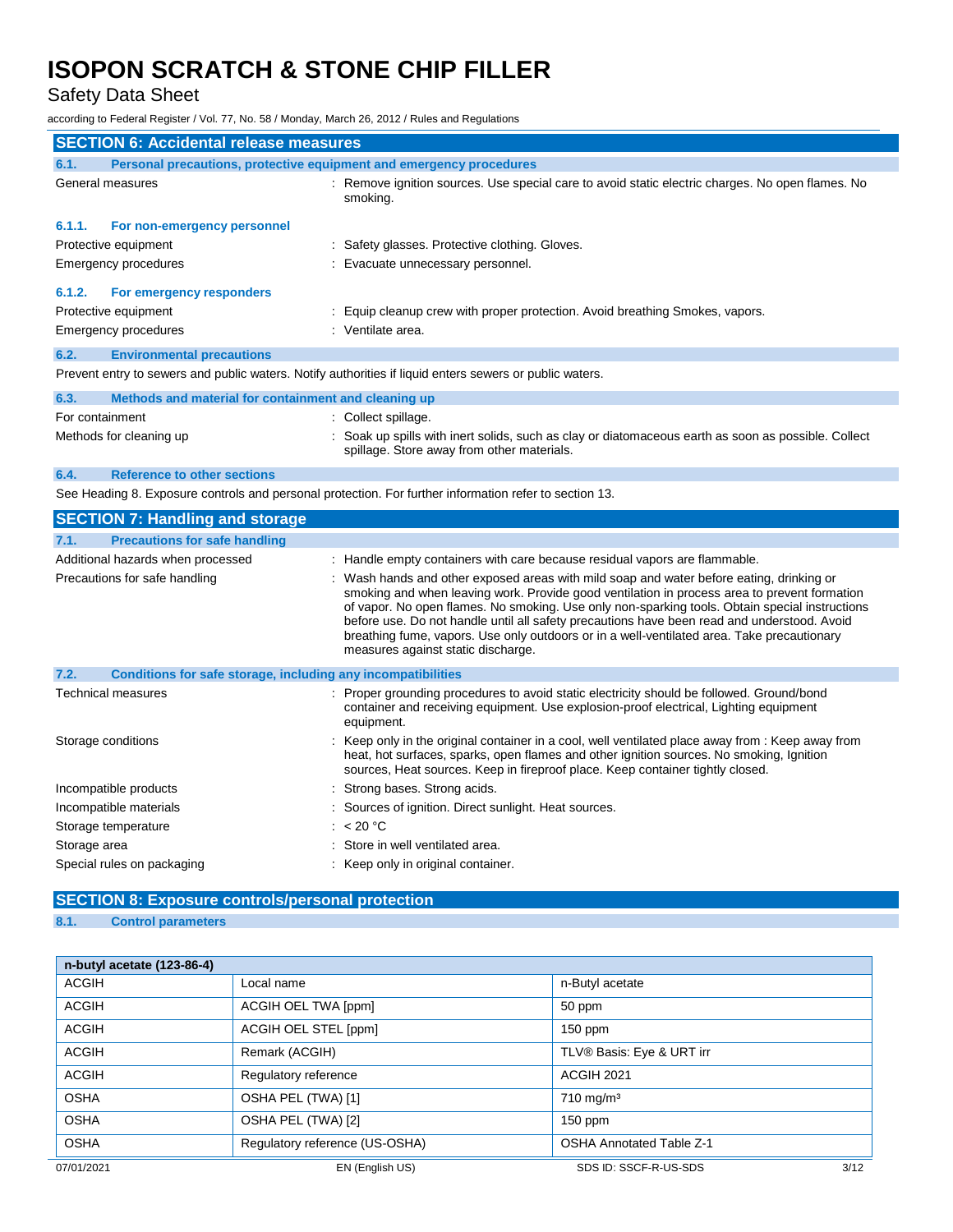Safety Data Sheet

according to Federal Register / Vol. 77, No. 58 / Monday, March 26, 2012 / Rules and Regulations

| Xylene (1330-20-7)      |                                |                                                                                                                                                                                                                                |
|-------------------------|--------------------------------|--------------------------------------------------------------------------------------------------------------------------------------------------------------------------------------------------------------------------------|
| <b>ACGIH</b>            | Local name                     | Xylene, mixed isomers (Dimethylbenzene)                                                                                                                                                                                        |
| <b>ACGIH</b>            | ACGIH OEL TWA [ppm]            | $100$ ppm                                                                                                                                                                                                                      |
| <b>ACGIH</b>            | ACGIH OEL STEL [ppm]           | 150 ppm                                                                                                                                                                                                                        |
| <b>ACGIH</b>            | Remark (ACGIH)                 | TLV® Basis: URT & eye irr; CNS impair. Notations: A4<br>(Not classifiable as a Human Carcinogen); BEI                                                                                                                          |
| <b>ACGIH</b>            | Regulatory reference           | ACGIH 2021                                                                                                                                                                                                                     |
| <b>OSHA</b>             | OSHA PEL (TWA) [1]             | 435 mg/m <sup>3</sup>                                                                                                                                                                                                          |
| <b>OSHA</b>             | OSHA PEL (TWA) [2]             | $100$ ppm                                                                                                                                                                                                                      |
| <b>OSHA</b>             | Regulatory reference (US-OSHA) | <b>OSHA Annotated Table Z-1</b>                                                                                                                                                                                                |
| Ethylbenzene (100-41-4) |                                |                                                                                                                                                                                                                                |
| <b>ACGIH</b>            | Local name                     | Ethylbenzene                                                                                                                                                                                                                   |
| <b>ACGIH</b>            | ACGIH OEL TWA [ppm]            | 20 ppm                                                                                                                                                                                                                         |
| <b>ACGIH</b>            | Remark (ACGIH)                 | TLV® Basis: URT irr; kidney dam (nephropathy);<br>cochlear impair. Notations: A3 (Confirmed Animal<br>Carcinogen with Unknown Relevance to Humans); BEI                                                                        |
| <b>ACGIH</b>            | Regulatory reference           | ACGIH 2021                                                                                                                                                                                                                     |
| <b>OSHA</b>             | OSHA PEL (TWA) [1]             | 435 mg/m <sup>3</sup>                                                                                                                                                                                                          |
| <b>OSHA</b>             | OSHA PEL (TWA) [2]             | $100$ ppm                                                                                                                                                                                                                      |
| <b>OSHA</b>             | Regulatory reference (US-OSHA) | <b>OSHA Annotated Table Z-1</b>                                                                                                                                                                                                |
| talc (14807-96-6)       |                                |                                                                                                                                                                                                                                |
| <b>ACGIH</b>            | Local name                     | Talc                                                                                                                                                                                                                           |
| <b>ACGIH</b>            | <b>ACGIH OEL TWA</b>           | 2 mg/m <sup>3</sup> (Respirable fraction. The value is for<br>particulate matter containing no asbestos and < 1%<br>crystalline silica)                                                                                        |
| <b>ACGIH</b>            | ACGIH OEL TWA [ppm]            | 0.1 fibers/cm <sup>3</sup> (Containing asbestos fibers. F -<br>Respirable fibers)                                                                                                                                              |
| <b>ACGIH</b>            | Remark (ACGIH)                 | Containing no asbestos fibers = TLV® Basis: Pulm<br>fibrosis; pulm func. Notations: A4<br>Containing asbestos fibers = TLV® Basis:<br>Pneumoconiosis; lung cancer; mesothelioma.<br>Notations: A1 (Confirmed Human Carcinogen) |
| <b>ACGIH</b>            | Regulatory reference           | <b>ACGIH 2021</b>                                                                                                                                                                                                              |
| <b>OSHA</b>             | OSHA PEL (TWA) [2]             | 20 mppcf                                                                                                                                                                                                                       |
| <b>OSHA</b>             | Remark (OSHA)                  | Table Z-3. CAS No. source: eCFR Table Z-1.                                                                                                                                                                                     |
| <b>OSHA</b>             | Regulatory reference (US-OSHA) | <b>OSHA Annotated Table Z-3 Mineral Dusts</b>                                                                                                                                                                                  |

### **8.2. Appropriate engineering controls**

**8.3. Individual protection measures/Personal protective equipment**

#### **Personal protective equipment:**

Avoid all unnecessary exposure. Gloves. Safety glasses. Protective clothing.

#### **Materials for protective clothing:**

Impermeable clothing

#### **Hand protection:**

Wear protective gloves.

#### **Eye protection:**

Chemical goggles or safety glasses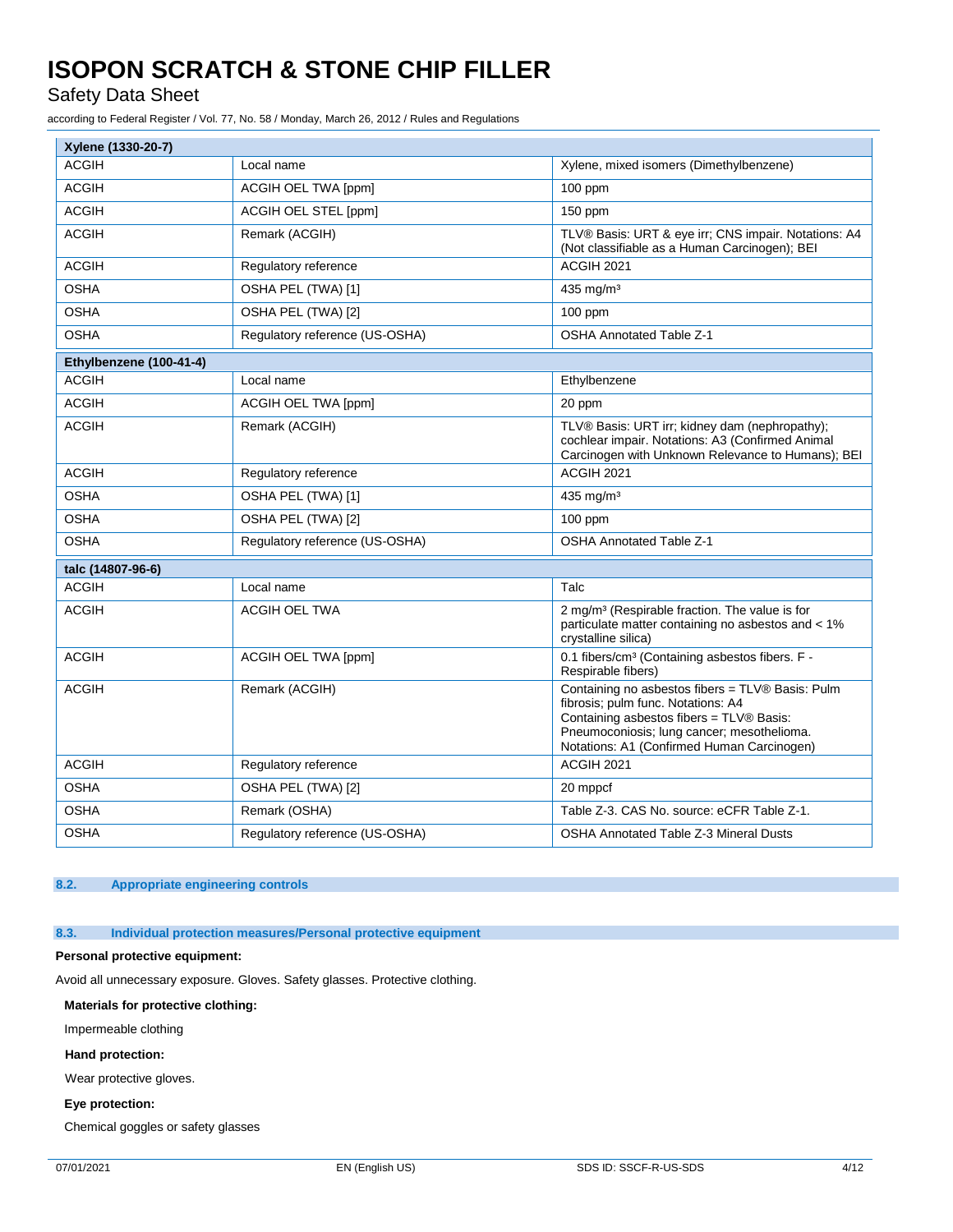Safety Data Sheet

according to Federal Register / Vol. 77, No. 58 / Monday, March 26, 2012 / Rules and Regulations

### **Skin and body protection:**

Wear suitable protective clothing

#### **Respiratory protection:**

Where exposure through inhalation may occur from use, respiratory protection equipment is recommended. Wear appropriate mask

### **Personal protective equipment symbol(s):**



#### **Other information:**

Do not eat, drink or smoke during use.

| <b>SECTION 9: Physical and chemical properties</b>            |                                       |                                                                |      |
|---------------------------------------------------------------|---------------------------------------|----------------------------------------------------------------|------|
| 9.1.<br>Information on basic physical and chemical properties |                                       |                                                                |      |
| Physical state                                                | : Liquid                              |                                                                |      |
| Appearance                                                    | Liquid.<br>÷.                         |                                                                |      |
| Color                                                         | Green                                 |                                                                |      |
| Odor                                                          | characteristic                        |                                                                |      |
| Odor threshold                                                | No data available                     |                                                                |      |
| рH                                                            | No data available                     |                                                                |      |
| Melting point                                                 | : Not applicable                      |                                                                |      |
| Freezing point                                                | No data available                     |                                                                |      |
| Boiling point                                                 | $>$ 35 °C<br>÷.                       |                                                                |      |
| Flash point                                                   | 28 °C                                 |                                                                |      |
| Relative evaporation rate (butyl acetate=1)                   | No data available                     |                                                                |      |
| Flammability (solid, gas)                                     |                                       | Highly flammable liquid and vapor. Flammable liquid and vapor. |      |
| Vapor pressure                                                | No data available                     |                                                                |      |
| Relative vapor density at 20 °C                               | No data available                     |                                                                |      |
| Relative density                                              | No data available                     |                                                                |      |
| Density                                                       | 1.565 (1.55 - 1.58) g/cm <sup>3</sup> |                                                                |      |
| Solubility                                                    | No data available                     |                                                                |      |
| Partition coefficient n-octanol/water (Log Pow)               | No data available                     |                                                                |      |
| Auto-ignition temperature                                     | No data available                     |                                                                |      |
| Decomposition temperature                                     | No data available                     |                                                                |      |
| No data available Viscosity, kinematic                        | 65495.208 mm <sup>2</sup> /s          |                                                                |      |
| Viscosity, dynamic                                            | 102.5 (90 $-$ 115) Pa $\cdot$ s       |                                                                |      |
| <b>Explosion limits</b>                                       | No data available                     |                                                                |      |
| <b>Explosive properties</b>                                   | No data available                     |                                                                |      |
| Oxidizing properties                                          | No data available                     |                                                                |      |
| 9.2.<br><b>Other information</b>                              |                                       |                                                                |      |
|                                                               |                                       |                                                                |      |
| As Packaged Regulatory VOC                                    | : 364 g/l (3.04 lb/gal)               |                                                                |      |
| As Packaged Actual VOC                                        | : 364 g/l (3.04 lb/gal)               |                                                                |      |
| As Applied Regulatory VOC                                     | 364 g/l (3.04 lb/gal)                 |                                                                |      |
| As Applied Actual VOC                                         | 364 g/l (3.04 lb/gal)                 |                                                                |      |
| <b>Water Content</b>                                          | $0 w t$ %                             |                                                                |      |
| Exempt Compounds by volume                                    | $: 0$ vol %                           |                                                                |      |
| Exempt Compounds by weight                                    | $: 0$ wt%                             |                                                                |      |
| Volatiles                                                     | $: 24.2$ wt%                          |                                                                |      |
| % EPA HAPS                                                    | : 12.31 wt%                           |                                                                |      |
| 07/01/2021                                                    | EN (English US)                       | SDS ID: SSCF-R-US-SDS                                          | 5/12 |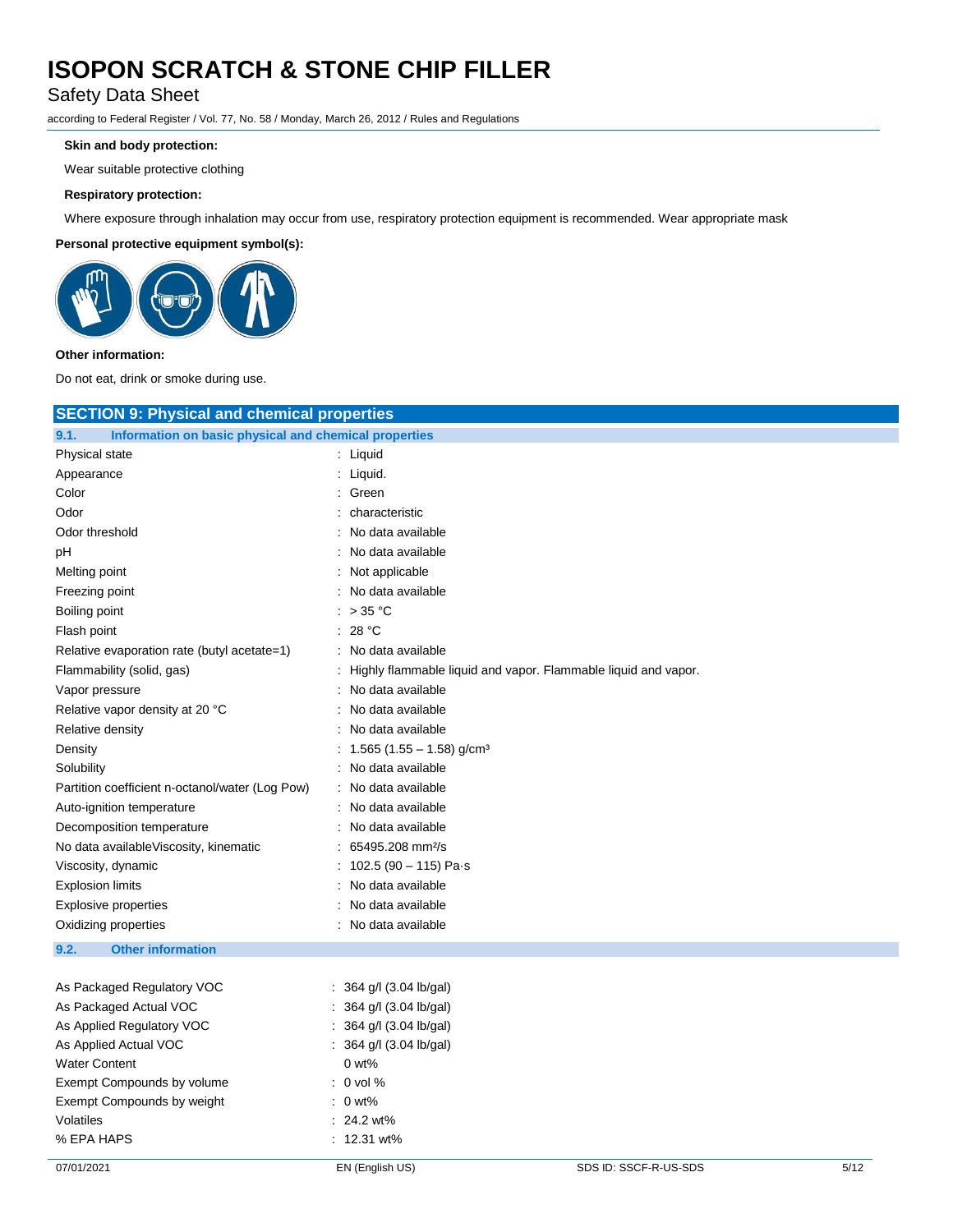Safety Data Sheet

according to Federal Register / Vol. 77, No. 58 / Monday, March 26, 2012 / Rules and Regulations

| Percent Solids        | $: 75.8$ wt%    |
|-----------------------|-----------------|
| <b>Percent Solids</b> | $: 49.44$ vol % |

| <b>SECTION 10: Stability and reactivity</b>                                                 |                                                                                                                                           |  |  |
|---------------------------------------------------------------------------------------------|-------------------------------------------------------------------------------------------------------------------------------------------|--|--|
| 10.1.<br><b>Reactivity</b>                                                                  |                                                                                                                                           |  |  |
| No additional information available                                                         |                                                                                                                                           |  |  |
|                                                                                             |                                                                                                                                           |  |  |
| 10.2.<br><b>Chemical stability</b>                                                          |                                                                                                                                           |  |  |
|                                                                                             | Highly flammable liquid and vapor. May form flammable/explosive vapor-air mixture. Flammable liquid and vapor.                            |  |  |
| 10.3.<br><b>Possibility of hazardous reactions</b>                                          |                                                                                                                                           |  |  |
| Not established.                                                                            |                                                                                                                                           |  |  |
| 10.4.<br><b>Conditions to avoid</b>                                                         |                                                                                                                                           |  |  |
| Direct sunlight. Extremely high or low temperatures. Open flame. Overheating. Heat. Sparks. |                                                                                                                                           |  |  |
| 10.5.<br><b>Incompatible materials</b>                                                      |                                                                                                                                           |  |  |
| Strong acids. Strong bases.                                                                 |                                                                                                                                           |  |  |
|                                                                                             |                                                                                                                                           |  |  |
| 10.6.<br><b>Hazardous decomposition products</b>                                            |                                                                                                                                           |  |  |
| fume. Carbon monoxide. Carbon dioxide. May release flammable gases.                         |                                                                                                                                           |  |  |
| <b>SECTION 11: Toxicological information</b>                                                |                                                                                                                                           |  |  |
| 11.1.<br>Information on toxicological effects                                               |                                                                                                                                           |  |  |
| Acute toxicity (oral)                                                                       | : Not classified                                                                                                                          |  |  |
| Acute toxicity (dermal)                                                                     | Not classified                                                                                                                            |  |  |
| Acute toxicity (inhalation)                                                                 | : Not classified                                                                                                                          |  |  |
| n-butyl acetate (123-86-4)                                                                  |                                                                                                                                           |  |  |
| LD50 oral rat                                                                               | 10760 - 12789 mg/kg body weight (Equivalent or similar to OECD 423, Rat, Male / female,                                                   |  |  |
|                                                                                             | Experimental value, Oral)                                                                                                                 |  |  |
| LD50 dermal rabbit                                                                          | 14112 mg/kg body weight (Equivalent or similar to OECD 402, Rabbit, Male / female,<br>Experimental value, Dermal)                         |  |  |
| LC50 Inhalation - Rat [ppm]                                                                 | 390 ppm/4h                                                                                                                                |  |  |
| ATE US (oral)                                                                               | 10760 mg/kg body weight                                                                                                                   |  |  |
| ATE US (dermal)                                                                             | 14112 mg/kg body weight                                                                                                                   |  |  |
| ATE US (gases)                                                                              | 390 ppmV/4h                                                                                                                               |  |  |
| Xylene (1330-20-7)                                                                          |                                                                                                                                           |  |  |
| LD50 oral rat                                                                               | 3523 mg/kg body weight (Equivalent or similar to EU Method B.1: Acute Toxicity (Oral), Rat,<br>Male, Experimental value, Oral, 14 day(s)) |  |  |
| LD50 dermal rat                                                                             | 12126 mg/kg (Non-GLP, read-across from supporting substance, single dermal dose under<br>occlusion followed by observation for 14 days)   |  |  |
| LD50 dermal rabbit                                                                          | 12126 mg/kg body weight Animal: rabbit, Animal sex: male                                                                                  |  |  |
| LC50 Inhalation - Rat [ppm]                                                                 | 6700 ppm/4h (EU Method B.2 (Acute Toxicity (Inhalation)), 4h, rat, male)                                                                  |  |  |
| ATE US (oral)                                                                               | 3523 mg/kg body weight                                                                                                                    |  |  |
| ATE US (dermal)                                                                             | 1100 mg/kg body weight                                                                                                                    |  |  |
| ATE US (gases)                                                                              | 6700 ppmV/4h                                                                                                                              |  |  |
| ATE US (vapors)                                                                             | 11 mg/l/4h                                                                                                                                |  |  |
| ATE US (dust, mist)                                                                         | 1.5 mg/l/4h                                                                                                                               |  |  |
| Ethylbenzene (100-41-4)                                                                     |                                                                                                                                           |  |  |
| LD50 oral rat                                                                               | 3500 mg/kg (Rat, Male / female, Experimental value, Oral, 14 day(s))                                                                      |  |  |
| LD50 dermal rabbit                                                                          | 15432 mg/kg body weight (24 h, Rabbit, Male, Experimental value, Dermal)                                                                  |  |  |
| LC50 Inhalation - Rat                                                                       | 17.8 mg/l (4 h, Rat, Male, Experimental value, Inhalation (vapours))                                                                      |  |  |
| ATE US (oral)                                                                               | 3500 mg/kg body weight                                                                                                                    |  |  |
| ATE US (dermal)                                                                             | 15432 mg/kg body weight                                                                                                                   |  |  |
| ATE US (gases)                                                                              | 4500 ppmV/4h                                                                                                                              |  |  |
| ATE US (vapors)                                                                             | 17.8 mg/l/4h                                                                                                                              |  |  |
| ATE US (dust, mist)                                                                         | 1.5 mg/l/4h                                                                                                                               |  |  |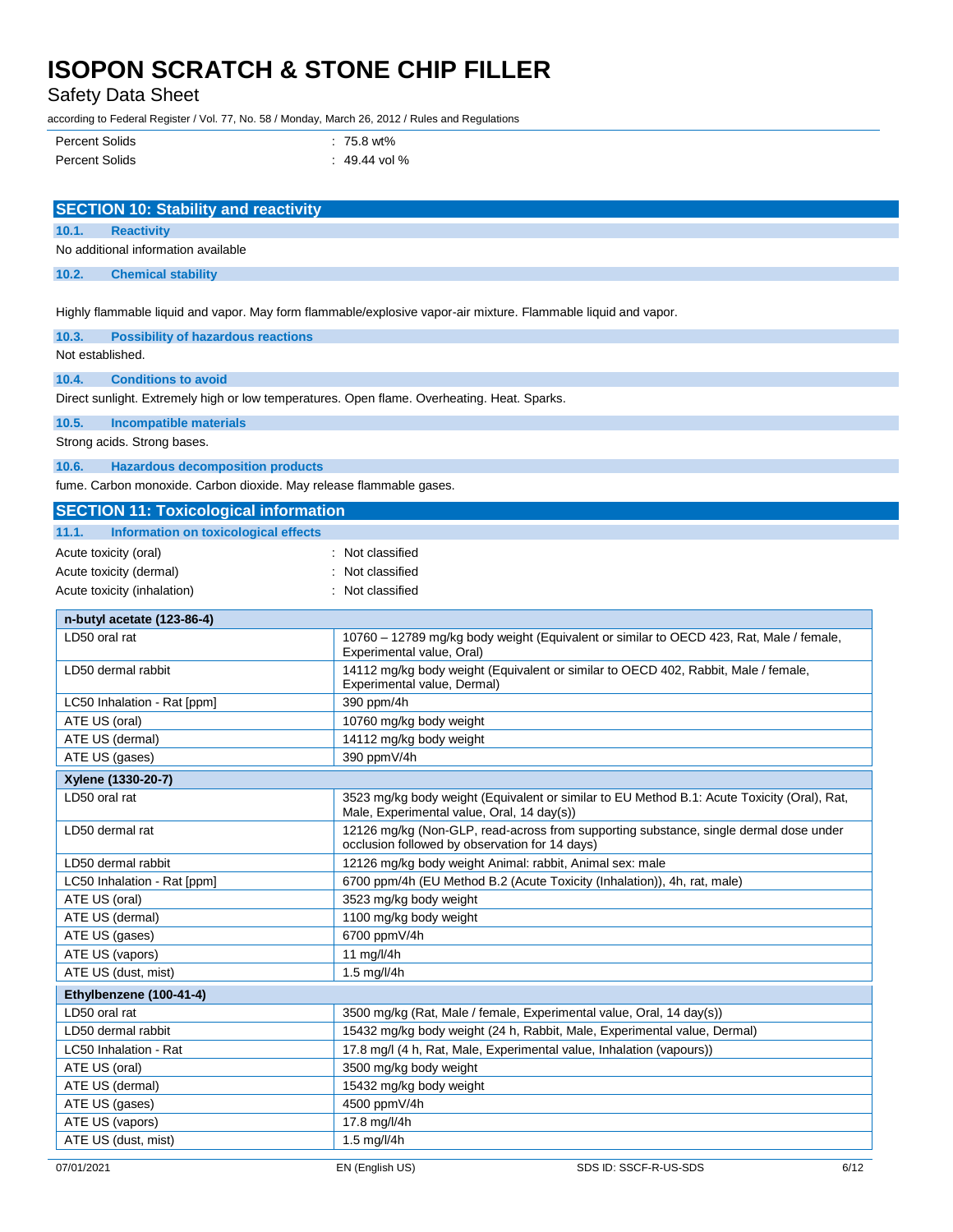Safety Data Sheet

according to Federal Register / Vol. 77, No. 58 / Monday, March 26, 2012 / Rules and Regulations

| talc (14807-96-6)                                      |                                                                                                                                                                                          |
|--------------------------------------------------------|------------------------------------------------------------------------------------------------------------------------------------------------------------------------------------------|
| LD50 oral rat                                          | > 5000 mg/kg body weight (OECD 423: Acute Oral Toxicity – Acute Toxic Class Method, Rat,<br>Male, Experimental value, Oral, 14 day(s))                                                   |
| LD50 dermal rat                                        | > 2000 mg/kg body weight (OECD 402: Acute Dermal Toxicity, 24 h, Rat, Male / female,<br>Experimental value, Dermal, 14 day(s))                                                           |
| LC50 Inhalation - Rat                                  | > 2.1 mg/l (OECD 403: Acute Inhalation Toxicity, 4 h, Rat, Male / female, Experimental value,<br>Inhalation (aerosol), 15 day(s))                                                        |
| Skin corrosion/irritation                              | Not classified                                                                                                                                                                           |
| Serious eye damage/irritation                          | Not classified                                                                                                                                                                           |
| Respiratory or skin sensitization                      | Not classified                                                                                                                                                                           |
| Germ cell mutagenicity                                 | Not classified                                                                                                                                                                           |
| Carcinogenicity                                        | Suspected of causing cancer.                                                                                                                                                             |
| Xylene (1330-20-7)                                     |                                                                                                                                                                                          |
| IARC group                                             | 3 - Not classifiable                                                                                                                                                                     |
| Ethylbenzene (100-41-4)                                |                                                                                                                                                                                          |
| IARC group                                             | 2B - Possibly carcinogenic to humans                                                                                                                                                     |
| talc (14807-96-6)                                      |                                                                                                                                                                                          |
| IARC group                                             | 3 - Not classifiable, 2B - Possibly carcinogenic to humans                                                                                                                               |
| Reproductive toxicity                                  | : Not classified                                                                                                                                                                         |
| STOT-single exposure                                   | : Not classified                                                                                                                                                                         |
| n-butyl acetate (123-86-4)                             |                                                                                                                                                                                          |
| STOT-single exposure                                   | May cause drowsiness or dizziness.                                                                                                                                                       |
| Xylene (1330-20-7)                                     |                                                                                                                                                                                          |
| STOT-single exposure                                   | May cause respiratory irritation.                                                                                                                                                        |
| STOT-repeated exposure                                 | May cause damage to organs (hearing organs) through prolonged or repeated exposure<br>(Inhalation).                                                                                      |
| Xylene (1330-20-7)                                     |                                                                                                                                                                                          |
| LOAEL (oral, rat, 90 days)                             | 150 mg/kg body weight Animal: rat, Animal sex: male, Guideline: OECD Guideline 408<br>(Repeated Dose 90-Day Oral Toxicity in Rodents), Guideline: EPA OPP 82-1 (90-Day Oral<br>Toxicity) |
| STOT-repeated exposure                                 | May cause damage to organs through prolonged or repeated exposure.                                                                                                                       |
| Ethylbenzene (100-41-4)                                |                                                                                                                                                                                          |
| NOAEL (oral, rat, 90 days)                             | 75 mg/kg body weight Animal: rat, Guideline: OECD Guideline 408 (Repeated Dose 90-Day<br>Oral Toxicity in Rodents)                                                                       |
| STOT-repeated exposure                                 | May cause damage to organs through prolonged or repeated exposure.                                                                                                                       |
| Aspiration hazard                                      | : Not classified                                                                                                                                                                         |
| Viscosity, kinematic                                   | 65495.208 mm <sup>2</sup> /s                                                                                                                                                             |
| Potential Adverse human health effects and<br>symptoms | Based on available data, the classification criteria are not met.                                                                                                                        |
| Symptoms/effects                                       | Causes damage to organs (hearing organs) (Inhalation).                                                                                                                                   |
| Symptoms/effects after inhalation                      | May cause drowsiness or dizziness.                                                                                                                                                       |

### **SECTION 12: Ecological information**

**12.1. Toxicity**

| n-butyl acetate (123-86-4) |                                                                  |
|----------------------------|------------------------------------------------------------------|
| LC50 - Fish [1]            | 18 mg/l Test organisms (species): Pimephales promelas            |
| EC50 - Crustacea [1]       | 44 mg/l Test organisms (species): Daphnia sp.                    |
| LC50 - Fish [2]            | 62 mg/l (Leuciscus idus, static system)                          |
| NOEC (chronic)             | 23 mg/l Test organisms (species): Daphnia magna Duration: '21 d' |
| NOEC chronic crustacea     | $23 \text{ mg/l}$                                                |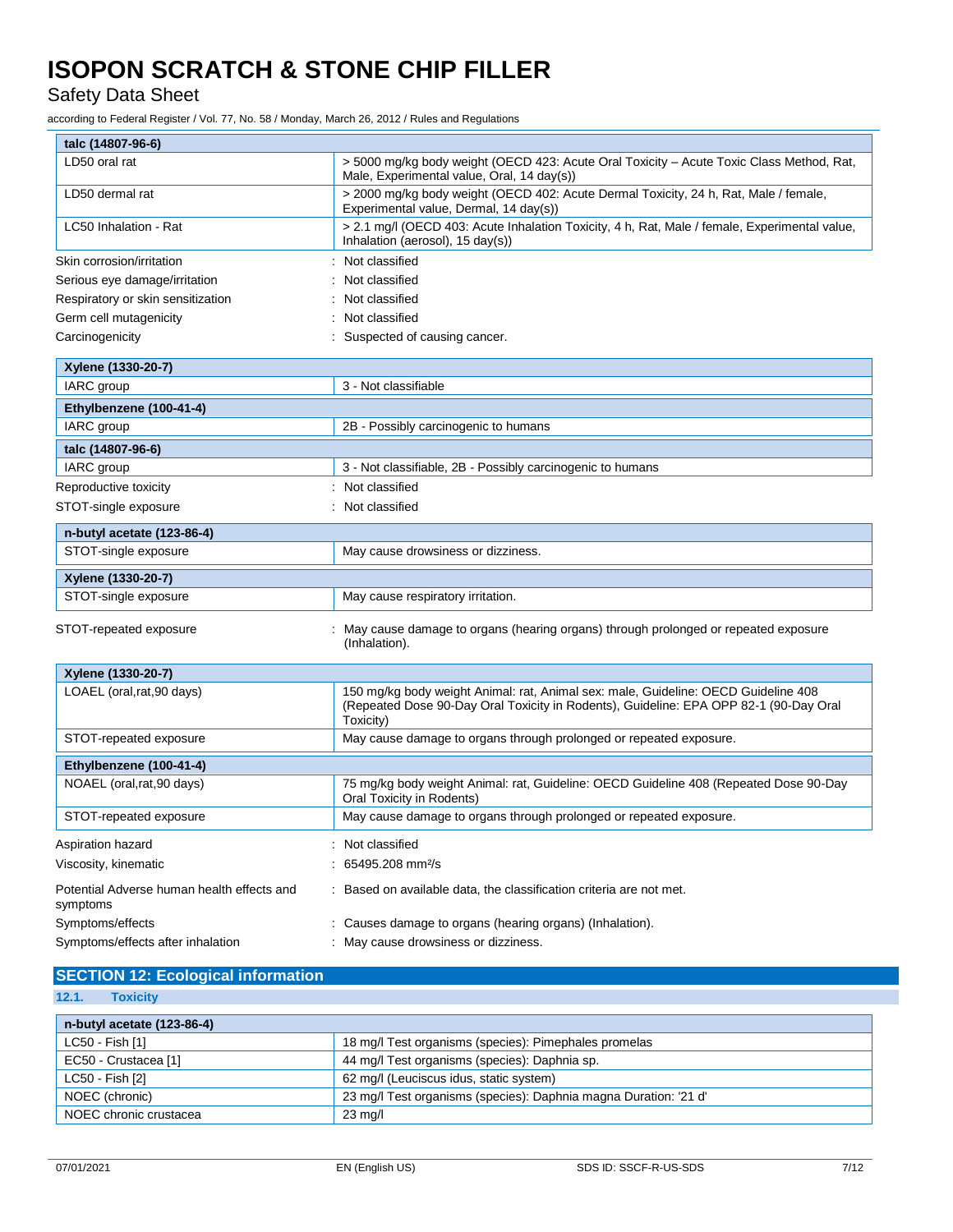Safety Data Sheet

according to Federal Register / Vol. 77, No. 58 / Monday, March 26, 2012 / Rules and Regulations

| Xylene (1330-20-7)                              |                                                                                                                                                   |  |  |  |
|-------------------------------------------------|---------------------------------------------------------------------------------------------------------------------------------------------------|--|--|--|
| LC50 - Fish [1]                                 | 2.6 mg/l Test organisms (species): Oncorhynchus mykiss (previous name: Salmo gairdneri)                                                           |  |  |  |
| EC50 - Crustacea [1]                            | > 3.4 mg/l Test organisms (species): Ceriodaphnia dubia                                                                                           |  |  |  |
| ErC50 algae                                     | 4.36 mg/l (OECD 201: Alga, Growth Inhibition Test, 73 h, Pseudokirchneriella subcapitata,<br>Static system, Fresh water, Experimental value, GLP) |  |  |  |
| NOEC chronic fish                               | > 1.3 mg/l Test organisms (species): Oncorhynchus mykiss (previous name: Salmo gairdneri)<br>Duration: '56 d'                                     |  |  |  |
| Ethylbenzene (100-41-4)                         |                                                                                                                                                   |  |  |  |
| LC50 - Fish [1]                                 | 5.1 mg/l Test organisms (species): Menidia menidia                                                                                                |  |  |  |
| EC50 - Crustacea [1]                            | 1.8 - 2.4 mg/l (US EPA, 48 h, Daphnia magna, Static system, Fresh water, Experimental<br>value)                                                   |  |  |  |
| LOEC (chronic)                                  | 1.7 mg/l Test organisms (species): Ceriodaphnia dubia Duration: '7 d'                                                                             |  |  |  |
| NOEC (chronic)                                  | 0.96 mg/l Test organisms (species): Ceriodaphnia dubia Duration: '7 d'                                                                            |  |  |  |
| talc (14807-96-6)                               |                                                                                                                                                   |  |  |  |
| LC50 - Fish [1]                                 | 89581 mg/l (ECOSAR v1.00, 96 h, Pisces, Fresh water, QSAR)                                                                                        |  |  |  |
| 12.2.<br><b>Persistence and degradability</b>   |                                                                                                                                                   |  |  |  |
| <b>ISOPON SCRATCH &amp; STONE CHIP FILLER</b>   |                                                                                                                                                   |  |  |  |
| Persistence and degradability                   | Not established.                                                                                                                                  |  |  |  |
| n-butyl acetate (123-86-4)                      |                                                                                                                                                   |  |  |  |
| Persistence and degradability                   | Readily biodegradable in water.                                                                                                                   |  |  |  |
| ThOD                                            | 2.21 g O <sub>2</sub> /g substance                                                                                                                |  |  |  |
| BOD (% of ThOD)                                 | 0.46                                                                                                                                              |  |  |  |
| Xylene (1330-20-7)                              |                                                                                                                                                   |  |  |  |
| Persistence and degradability                   | Biodegradable in the soil. Readily biodegradable in water.                                                                                        |  |  |  |
| Ethylbenzene (100-41-4)                         |                                                                                                                                                   |  |  |  |
| Persistence and degradability                   | Biodegradable in the soil. Readily biodegradable in water.                                                                                        |  |  |  |
| Biochemical oxygen demand (BOD)                 | 1.44 g O <sub>2</sub> /g substance                                                                                                                |  |  |  |
| Chemical oxygen demand (COD)                    | 2.1 g $O_2$ /g substance                                                                                                                          |  |  |  |
| ThOD                                            | 3.17 g O <sub>2</sub> /g substance                                                                                                                |  |  |  |
| talc (14807-96-6)                               |                                                                                                                                                   |  |  |  |
| Persistence and degradability                   | Biodegradability: not applicable.                                                                                                                 |  |  |  |
| Chemical oxygen demand (COD)                    | Not applicable                                                                                                                                    |  |  |  |
| ThOD                                            | Not applicable                                                                                                                                    |  |  |  |
| BOD (% of ThOD)                                 | Not applicable                                                                                                                                    |  |  |  |
| <b>Bioaccumulative potential</b><br>12.3.       |                                                                                                                                                   |  |  |  |
| <b>ISOPON SCRATCH &amp; STONE CHIP FILLER</b>   |                                                                                                                                                   |  |  |  |
| Bioaccumulative potential                       | Not established.                                                                                                                                  |  |  |  |
| n-butyl acetate (123-86-4)                      |                                                                                                                                                   |  |  |  |
| BCF - Fish [1]                                  | 15.3 (Calculated value)                                                                                                                           |  |  |  |
| Partition coefficient n-octanol/water (Log Pow) | 2.3 (Test data, OECD 117: Partition Coefficient (n-octanol/water), HPLC method, 25 °C)                                                            |  |  |  |
| Bioaccumulative potential                       | Low potential for bioaccumulation (BCF $<$ 500).                                                                                                  |  |  |  |
| Xylene (1330-20-7)                              |                                                                                                                                                   |  |  |  |
| RCF - Fish [1]                                  | 7.2 – 25.9 (56 day(s). Oncorbynchus mykiss. Flow-through system. Fresh water. Read-across)                                                        |  |  |  |

| BCF - Fish [1]                                  | 7.2 - 25.9 (56 day(s), Oncorhynchus mykiss, Flow-through system, Fresh water, Read-across) |
|-------------------------------------------------|--------------------------------------------------------------------------------------------|
| Partition coefficient n-octanol/water (Log Pow) | 3.2 (Read-across, 20 °C)                                                                   |
| Bioaccumulative potential                       | Low potential for bioaccumulation (BCF $<$ 500).                                           |
| Ethylbenzene (100-41-4)                         |                                                                                            |
|                                                 |                                                                                            |
| BCF - Fish [1]                                  | 1 (6 week(s), Oncorhynchus kisutch, Flow-through system, Salt water, Experimental value)   |
| Partition coefficient n-octanol/water (Log Pow) | 3.6 (Experimental value, EU Method A.8: Partition Coefficient, 20 °C)                      |
| Bioaccumulative potential                       | Low potential for bioaccumulation (BCF $<$ 500).                                           |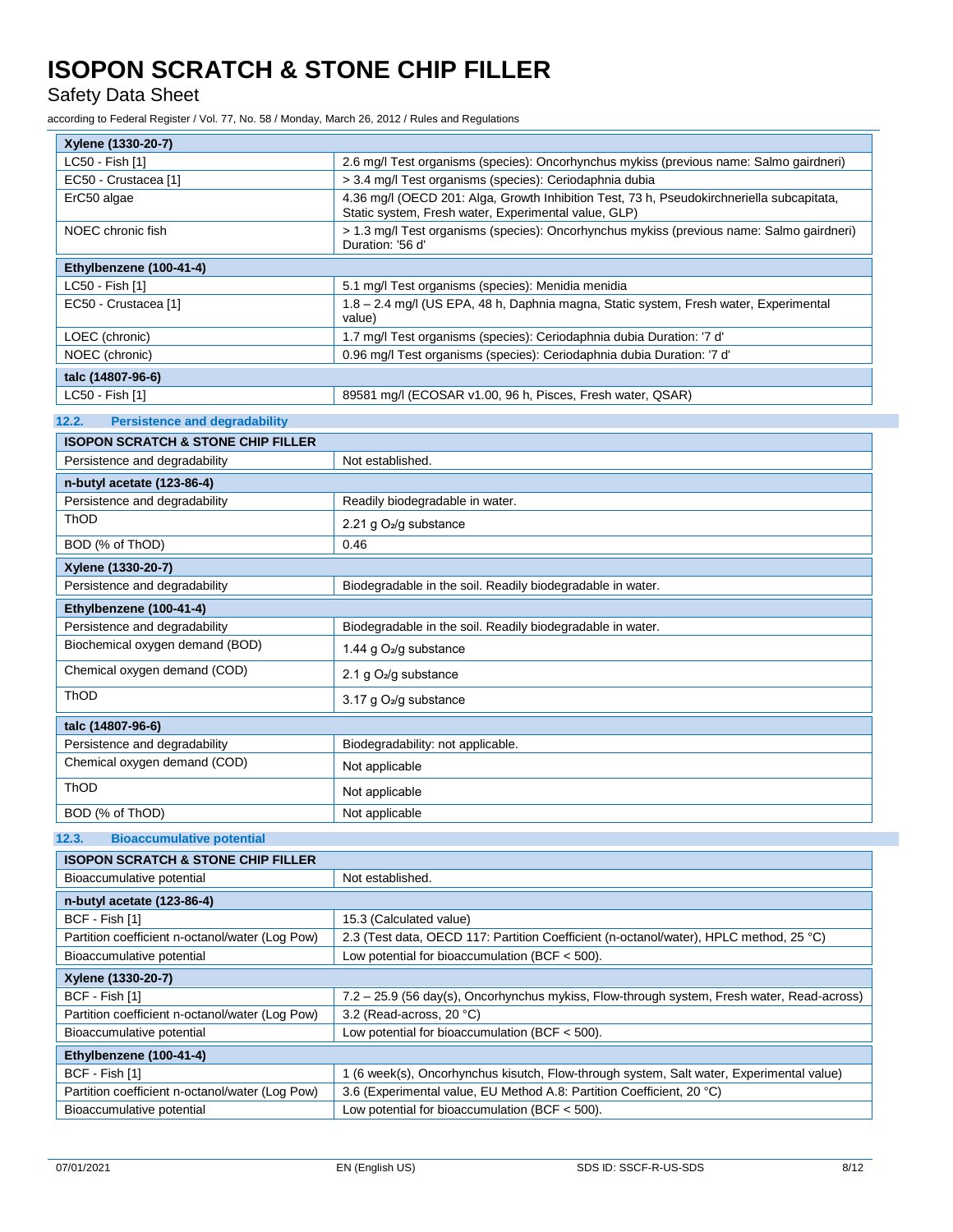Safety Data Sheet

according to Federal Register / Vol. 77, No. 58 / Monday, March 26, 2012 / Rules and Regulations

| talc (14807-96-6)                                             |                                                                                                        |  |  |
|---------------------------------------------------------------|--------------------------------------------------------------------------------------------------------|--|--|
| BCF - Other aquatic organisms [1]                             | 3.162 I/kg (BCFBAF v3.01, Fresh water, QSAR)                                                           |  |  |
| Partition coefficient n-octanol/water (Log Pow)               | -9.4 (QSAR, KOWWIN, 25 °C)                                                                             |  |  |
| Bioaccumulative potential                                     | Low potential for bioaccumulation (BCF $<$ 500).                                                       |  |  |
| <b>Mobility in soil</b><br>12.4.                              |                                                                                                        |  |  |
| n-butyl acetate (123-86-4)                                    |                                                                                                        |  |  |
| Surface tension                                               | 0.0163 N/m (20 $^{\circ}$ C)                                                                           |  |  |
| Organic Carbon Normalized Adsorption<br>Coefficient (Log Koc) | 1.268 - 1.844 (log Koc, SRC PCKOCWIN v2.0, QSAR)                                                       |  |  |
| Ecology - soil                                                | Low potential for adsorption in soil.                                                                  |  |  |
| Xylene (1330-20-7)                                            |                                                                                                        |  |  |
| Surface tension                                               | 28.01 - 29.76 mN/m (25 °C)                                                                             |  |  |
| Organic Carbon Normalized Adsorption<br>Coefficient (Log Koc) | 2.73 (log Koc, Equivalent or similar to OECD 121, Read-across)                                         |  |  |
| Ecology - soil                                                | Low potential for adsorption in soil. May be harmful to plant growth, blooming and fruit<br>formation. |  |  |
| Ethylbenzene (100-41-4)                                       |                                                                                                        |  |  |
| Surface tension                                               | 71.2 mN/m (23 °C, 0.058 g/l, EU Method A.5: Surface tension)                                           |  |  |
| Organic Carbon Normalized Adsorption<br>Coefficient (Log Koc) | 2.71 (log Koc, PCKOCWIN v1.66, QSAR)                                                                   |  |  |
| Ecology - soil                                                | Low potential for adsorption in soil. Toxic to soil organisms.                                         |  |  |
| talc (14807-96-6)                                             |                                                                                                        |  |  |
| Ecology - soil                                                | Adsorbs into the soil.                                                                                 |  |  |

#### **12.5. Other adverse effects**

Other information  $\qquad \qquad :$  Avoid release to the environment.

| <b>SECTION 13: Disposal considerations</b> |                                                                                                                                                                                |
|--------------------------------------------|--------------------------------------------------------------------------------------------------------------------------------------------------------------------------------|
| 13.1.<br><b>Disposal methods</b>           |                                                                                                                                                                                |
| Regional legislation (waste)               | : Disposal must be done according to official regulations.                                                                                                                     |
| Waste treatment methods                    | : Dispose of contents/container in accordance with licensed collector's sorting instructions.                                                                                  |
| Product/Packaging disposal recommendations | Dispose in a safe manner in accordance with local/national regulations. Dispose of<br>contents/container to Remove waste in accordance with local and/or national regulations. |
| Additional information                     | : Handle empty containers with care because residual vapors are flammable.                                                                                                     |
| Ecology - waste materials                  | : Avoid release to the environment.                                                                                                                                            |

### **SECTION 14: Transport information**

| <b>Department of Transportation (DOT)</b><br>In accordance with DOT |                                                                 |
|---------------------------------------------------------------------|-----------------------------------------------------------------|
| Transport document description (DOT)                                | : UN1866 Resin solution, 3, III                                 |
| UN-No.(DOT)                                                         | : UN1866                                                        |
| Proper Shipping Name (DOT)                                          | : Resin solution                                                |
| Class (DOT)                                                         | : 3 - Class 3 - Flammable and combustible liquid 49 CFR 173.120 |
| Packing group (DOT)                                                 | : III - Minor Danger                                            |
| Hazard labels (DOT)                                                 | : 3 - Flammable liquid<br><b>FLAMMABLE LIQUID</b>               |
| DOT Packaging Non Bulk (49 CFR 173.xxx)                             | : 173                                                           |
|                                                                     | $\sim$ $\sim$                                                   |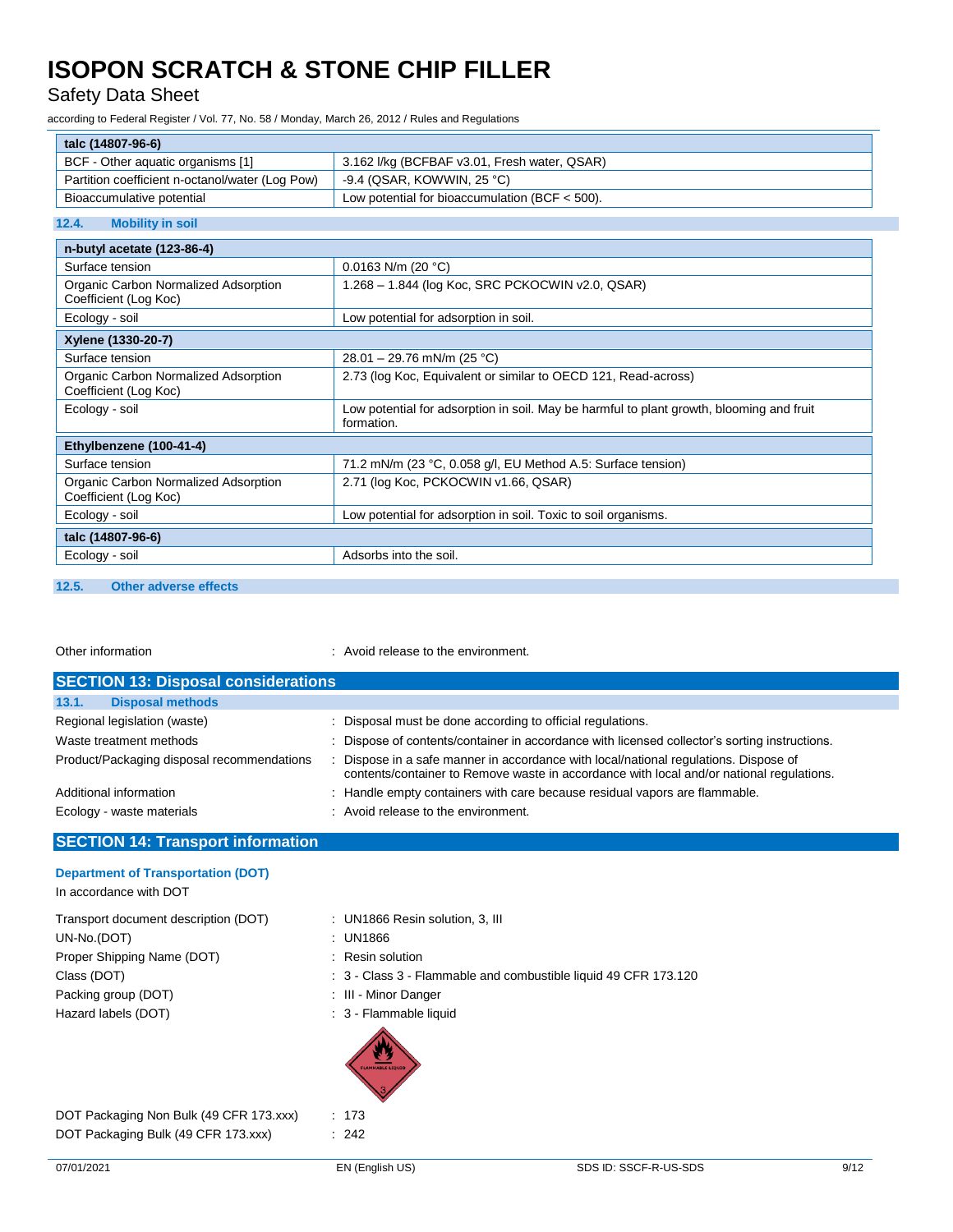Safety Data Sheet

according to Federal Register / Vol. 77, No. 58 / Monday, March 26, 2012 / Rules and Regulations

| DOT Special Provisions (49 CFR 172.102)                                               | : B1 - If the material has a flash point at or above 38 C (100 F) and below 93 C (200 F), then the<br>bulk packaging requirements of 173.241 of this subchapter are applicable. If the material has a<br>flash point of less than 38 C (100 F), then the bulk packaging requirements of 173.242 of this<br>subchapter are applicable.<br>B52 - Notwithstanding the provisions of 173.24b of this subchapter, non-reclosing pressure<br>relief devices are authorized on DOT 57 portable tanks.<br>IB3 - Authorized IBCs: Metal (31A, 31B and 31N); Rigid plastics (31H1 and 31H2); Composite<br>(31HZ1 and 31HA2, 31HB2, 31HN2, 31HD2 and 31HH2). Additional Requirement: Only liquids<br>with a vapor pressure less than or equal to 110 kPa at 50 C (1.1 bar at 122 F), or 130 kPa at 55<br>C (1.3 bar at 131 F) are authorized, except for UN2672 (also see Special Provision IP8 in Table<br>2 for UN2672).<br>T2 - 1.5 178.274(d)(2) Normal 178.275(d)(3)<br>TP1 - The maximum degree of filling must not exceed the degree of filling determined by the<br>following: Degree of filling = $97/1 + a$ (tr - tf) Where: tr is the maximum mean bulk temperature<br>during transport, and tf is the temperature in degrees celsius of the liquid during filling. |
|---------------------------------------------------------------------------------------|---------------------------------------------------------------------------------------------------------------------------------------------------------------------------------------------------------------------------------------------------------------------------------------------------------------------------------------------------------------------------------------------------------------------------------------------------------------------------------------------------------------------------------------------------------------------------------------------------------------------------------------------------------------------------------------------------------------------------------------------------------------------------------------------------------------------------------------------------------------------------------------------------------------------------------------------------------------------------------------------------------------------------------------------------------------------------------------------------------------------------------------------------------------------------------------------------------------------------------------------------------------------|
| DOT Packaging Exceptions (49 CFR 173.xxx)                                             | : 150                                                                                                                                                                                                                                                                                                                                                                                                                                                                                                                                                                                                                                                                                                                                                                                                                                                                                                                                                                                                                                                                                                                                                                                                                                                               |
| DOT Quantity Limitations Passenger aircraft/rail : 60 L<br>(49 CFR 173.27)            |                                                                                                                                                                                                                                                                                                                                                                                                                                                                                                                                                                                                                                                                                                                                                                                                                                                                                                                                                                                                                                                                                                                                                                                                                                                                     |
| DOT Quantity Limitations Cargo aircraft only (49 : 220 L<br>CFR 175.75)               |                                                                                                                                                                                                                                                                                                                                                                                                                                                                                                                                                                                                                                                                                                                                                                                                                                                                                                                                                                                                                                                                                                                                                                                                                                                                     |
| DOT Vessel Stowage Location                                                           | : A - The material may be stowed "on deck" or "under deck" on a cargo vessel and on a<br>passenger vessel.                                                                                                                                                                                                                                                                                                                                                                                                                                                                                                                                                                                                                                                                                                                                                                                                                                                                                                                                                                                                                                                                                                                                                          |
| Emergency Response Guide (ERG) Number                                                 | : 127                                                                                                                                                                                                                                                                                                                                                                                                                                                                                                                                                                                                                                                                                                                                                                                                                                                                                                                                                                                                                                                                                                                                                                                                                                                               |
| Other information                                                                     | : No supplementary information available.                                                                                                                                                                                                                                                                                                                                                                                                                                                                                                                                                                                                                                                                                                                                                                                                                                                                                                                                                                                                                                                                                                                                                                                                                           |
| <b>Transportation of Dangerous Goods</b>                                              |                                                                                                                                                                                                                                                                                                                                                                                                                                                                                                                                                                                                                                                                                                                                                                                                                                                                                                                                                                                                                                                                                                                                                                                                                                                                     |
| Transport document description (TDG)                                                  | $:$ UN1866 RESIN SOLUTION, 3, III                                                                                                                                                                                                                                                                                                                                                                                                                                                                                                                                                                                                                                                                                                                                                                                                                                                                                                                                                                                                                                                                                                                                                                                                                                   |
| UN-No. (TDG)                                                                          | : UN1866                                                                                                                                                                                                                                                                                                                                                                                                                                                                                                                                                                                                                                                                                                                                                                                                                                                                                                                                                                                                                                                                                                                                                                                                                                                            |
| Proper Shipping Name (TDG)                                                            | : RESIN SOLUTION                                                                                                                                                                                                                                                                                                                                                                                                                                                                                                                                                                                                                                                                                                                                                                                                                                                                                                                                                                                                                                                                                                                                                                                                                                                    |
| <b>TDG Primary Hazard Classes</b>                                                     | : 3 - Class 3 - Flammable Liquids                                                                                                                                                                                                                                                                                                                                                                                                                                                                                                                                                                                                                                                                                                                                                                                                                                                                                                                                                                                                                                                                                                                                                                                                                                   |
| Packing group (TDG)                                                                   | : III Minor Danger                                                                                                                                                                                                                                                                                                                                                                                                                                                                                                                                                                                                                                                                                                                                                                                                                                                                                                                                                                                                                                                                                                                                                                                                                                                  |
| Explosive Limit and Limited Quantity Index                                            | : 5L                                                                                                                                                                                                                                                                                                                                                                                                                                                                                                                                                                                                                                                                                                                                                                                                                                                                                                                                                                                                                                                                                                                                                                                                                                                                |
| Passenger Carrying Road Vehicle or Passenger : 60 L<br>Carrying Railway Vehicle Index |                                                                                                                                                                                                                                                                                                                                                                                                                                                                                                                                                                                                                                                                                                                                                                                                                                                                                                                                                                                                                                                                                                                                                                                                                                                                     |
| <b>Transport by sea</b>                                                               |                                                                                                                                                                                                                                                                                                                                                                                                                                                                                                                                                                                                                                                                                                                                                                                                                                                                                                                                                                                                                                                                                                                                                                                                                                                                     |
| Transport document description (IMDG)                                                 | $\colon$ UN 1866 RESIN SOLUTION, 3, III                                                                                                                                                                                                                                                                                                                                                                                                                                                                                                                                                                                                                                                                                                                                                                                                                                                                                                                                                                                                                                                                                                                                                                                                                             |
| UN-No. (IMDG)                                                                         | : 1866                                                                                                                                                                                                                                                                                                                                                                                                                                                                                                                                                                                                                                                                                                                                                                                                                                                                                                                                                                                                                                                                                                                                                                                                                                                              |
| Proper Shipping Name (IMDG)                                                           | $\colon$ RESIN SOLUTION                                                                                                                                                                                                                                                                                                                                                                                                                                                                                                                                                                                                                                                                                                                                                                                                                                                                                                                                                                                                                                                                                                                                                                                                                                             |
| Class (IMDG)                                                                          | : 3 - Flammable liquids                                                                                                                                                                                                                                                                                                                                                                                                                                                                                                                                                                                                                                                                                                                                                                                                                                                                                                                                                                                                                                                                                                                                                                                                                                             |
| Packing group (IMDG)                                                                  | : III - substances presenting low danger                                                                                                                                                                                                                                                                                                                                                                                                                                                                                                                                                                                                                                                                                                                                                                                                                                                                                                                                                                                                                                                                                                                                                                                                                            |
| Limited quantities (IMDG)                                                             | : 5L                                                                                                                                                                                                                                                                                                                                                                                                                                                                                                                                                                                                                                                                                                                                                                                                                                                                                                                                                                                                                                                                                                                                                                                                                                                                |
| Air transport                                                                         |                                                                                                                                                                                                                                                                                                                                                                                                                                                                                                                                                                                                                                                                                                                                                                                                                                                                                                                                                                                                                                                                                                                                                                                                                                                                     |
| Transport document description (IATA)                                                 | : UN 1866 Resin solution, 3, III                                                                                                                                                                                                                                                                                                                                                                                                                                                                                                                                                                                                                                                                                                                                                                                                                                                                                                                                                                                                                                                                                                                                                                                                                                    |
| UN-No. (IATA)                                                                         | : 1866                                                                                                                                                                                                                                                                                                                                                                                                                                                                                                                                                                                                                                                                                                                                                                                                                                                                                                                                                                                                                                                                                                                                                                                                                                                              |
| Proper Shipping Name (IATA)                                                           | : Resin solution                                                                                                                                                                                                                                                                                                                                                                                                                                                                                                                                                                                                                                                                                                                                                                                                                                                                                                                                                                                                                                                                                                                                                                                                                                                    |
| Class (IATA)                                                                          | 3 - Flammable Liquids                                                                                                                                                                                                                                                                                                                                                                                                                                                                                                                                                                                                                                                                                                                                                                                                                                                                                                                                                                                                                                                                                                                                                                                                                                               |
| Packing group (IATA)                                                                  | : III - Minor Danger                                                                                                                                                                                                                                                                                                                                                                                                                                                                                                                                                                                                                                                                                                                                                                                                                                                                                                                                                                                                                                                                                                                                                                                                                                                |
| <b>SECTION 15: Regulatory information</b>                                             |                                                                                                                                                                                                                                                                                                                                                                                                                                                                                                                                                                                                                                                                                                                                                                                                                                                                                                                                                                                                                                                                                                                                                                                                                                                                     |
|                                                                                       |                                                                                                                                                                                                                                                                                                                                                                                                                                                                                                                                                                                                                                                                                                                                                                                                                                                                                                                                                                                                                                                                                                                                                                                                                                                                     |

#### **15.1. US Federal regulations**

Chemical(s) subject to the reporting requirements of Section 313 or Title III of the Superfund Amendments and Reauthorization Act (SARA) of 1986 and 40 CFR Part 372.

| $\mathcal{N}$<br>xvlene | $\sim$ $\sim$ $\sim$<br>330-<br>$\mathbf{v}$<br>∵No.<br>-20-1<br>UNJ | 23%<br>$\overline{\phantom{0}}$ |
|-------------------------|----------------------------------------------------------------------|---------------------------------|
| Ethylbenzene<br>___     | ٬∩∩<br>$\mathbf{v}$<br>' No.<br>47-00.<br>$-4$<br>◡่∩◡               | 50/<br>$\sim$ 70                |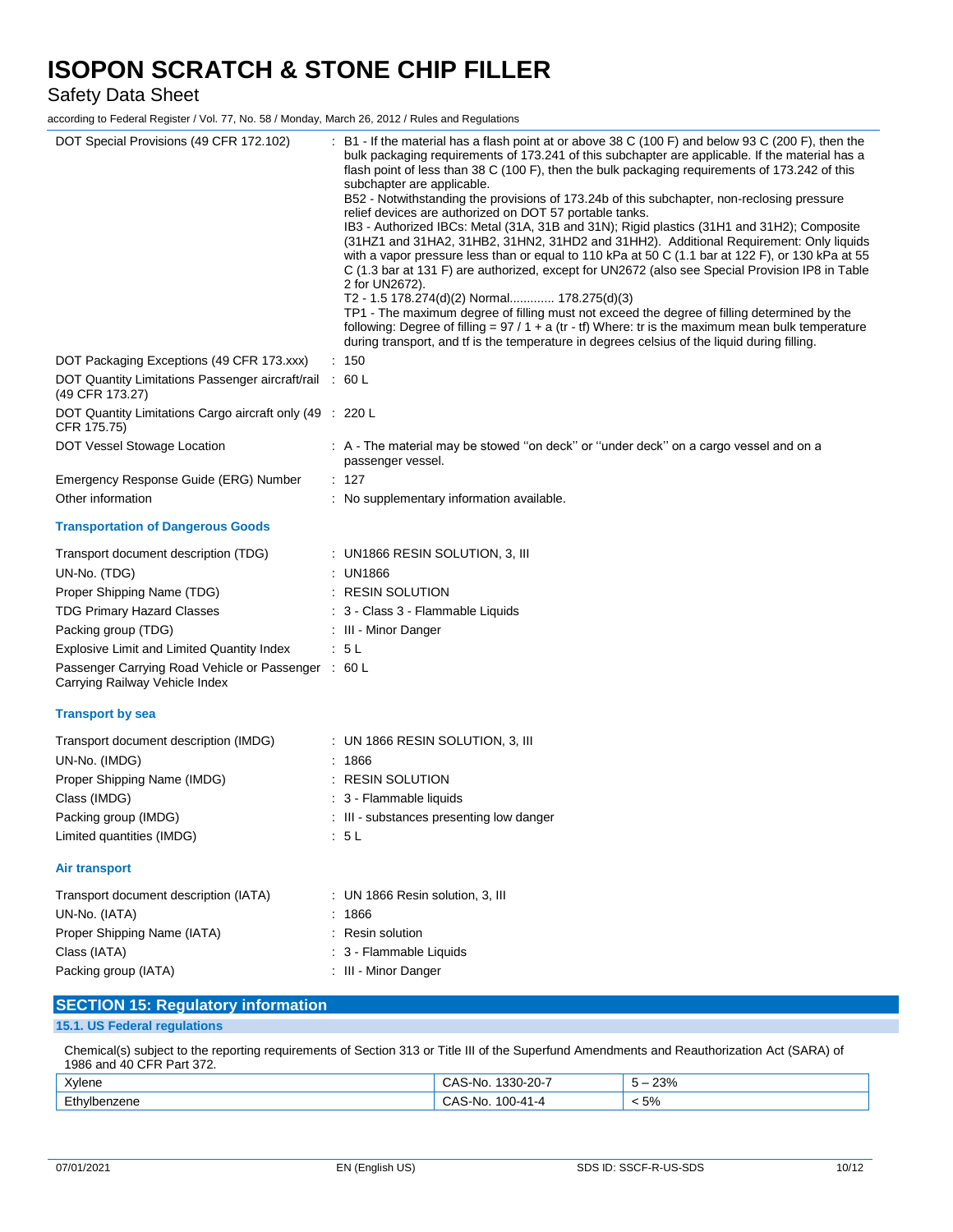## Safety Data Sheet

according to Federal Register / Vol. 77, No. 58 / Monday, March 26, 2012 / Rules and Regulations

| n-butyl acetate (123-86-4)                                                                                                |         |  |  |
|---------------------------------------------------------------------------------------------------------------------------|---------|--|--|
| Listed on the United States TSCA (Toxic Substances Control Act) inventory                                                 |         |  |  |
| <b>CERCLA RQ</b>                                                                                                          | 5000 lb |  |  |
| Xylene (1330-20-7)                                                                                                        |         |  |  |
| Listed on the United States TSCA (Toxic Substances Control Act) inventory<br>Listed on EPA Hazardous Air Pollutant (HAPS) |         |  |  |
| Listed on EPA Hazardous Air Pollutant (HAPS)                                                                              |         |  |  |
| <b>CERCLA RQ</b>                                                                                                          | 100 lb  |  |  |
| Ethylbenzene (100-41-4)                                                                                                   |         |  |  |
| Listed on the United States TSCA (Toxic Substances Control Act) inventory<br>Listed on EPA Hazardous Air Pollutant (HAPS) |         |  |  |
| Listed on EPA Hazardous Air Pollutant (HAPS)                                                                              |         |  |  |
| <b>CERCLA RQ</b>                                                                                                          | 1000 lb |  |  |
| talc (14807-96-6)                                                                                                         |         |  |  |
| Listed on the United States TSCA (Toxic Substances Control Act) inventory                                                 |         |  |  |

### **15.2. International regulations**

#### **CANADA**

| n-butyl acetate (123-86-4)                            |  |  |
|-------------------------------------------------------|--|--|
| Listed on the Canadian DSL (Domestic Substances List) |  |  |
| Xylene (1330-20-7)                                    |  |  |
| Listed on the Canadian DSL (Domestic Substances List) |  |  |
| Ethylbenzene (100-41-4)                               |  |  |
| Listed on the Canadian DSL (Domestic Substances List) |  |  |
| talc (14807-96-6)                                     |  |  |
| Listed on the Canadian DSL (Domestic Substances List) |  |  |

#### **EU-Regulations**

No additional information available

#### **National regulations**

| Ethylbenzene (100-41-4)                                      |
|--------------------------------------------------------------|
| Listed on IARC (International Agency for Research on Cancer) |
|                                                              |

### **15.3. US State regulations**

WARNING: This product can expose you to Ethylbenzene, which is known to the State of California to cause cancer. For more information go to www.P65Warnings.ca.gov.

| <b>Component</b>     | Carcinogenicity | <b>Developmental</b><br>toxicity | <b>Reproductive</b><br>toxicity male | <b>Reproductive</b><br>toxicity<br>female | No significant<br>risk level (NSRL)            | <b>Maximum</b><br>allowable<br>dose level<br>(MADL) |
|----------------------|-----------------|----------------------------------|--------------------------------------|-------------------------------------------|------------------------------------------------|-----------------------------------------------------|
| Ethylbenzene(100-41- | $\times$        |                                  |                                      |                                           | 54 µg/day<br>(inhalation); 41<br>µg/day (oral) |                                                     |

| <b>Component</b>       | State or local regulations                                                                                                                                                                                                                                                                                                                                                                              |
|------------------------|---------------------------------------------------------------------------------------------------------------------------------------------------------------------------------------------------------------------------------------------------------------------------------------------------------------------------------------------------------------------------------------------------------|
| Xylene(1330-20-7)      | U.S. - Delaware - Pollutant Discharge Requirements - Reportable Quantities; U.S. -<br>Idaho - Non-Carcinogenic Toxic Air Pollutants - Acceptable Ambient Concentrations:<br>U.S. - Massachusetts - Right To Know List; U.S. - New Jersey - Right to Know<br>Hazardous Substance List; U.S. - New York City - Right to Know Hazardous<br>Substances List; U.S. - Pennsylvania - RTK (Right to Know) List |
| Ethylbenzene(100-41-4) | U.S. - Delaware - Pollutant Discharge Requirements - Reportable Quantities; U.S. -<br>Idaho - Non-Carcinogenic Toxic Air Pollutants - Acceptable Ambient Concentrations;<br>U.S. - Massachusetts - Right To Know List; U.S. - New Jersey - Right to Know<br>Hazardous Substance List; U.S. - New York City - Right to Know Hazardous<br>Substances List; U.S. - Pennsylvania - RTK (Right to Know) List |